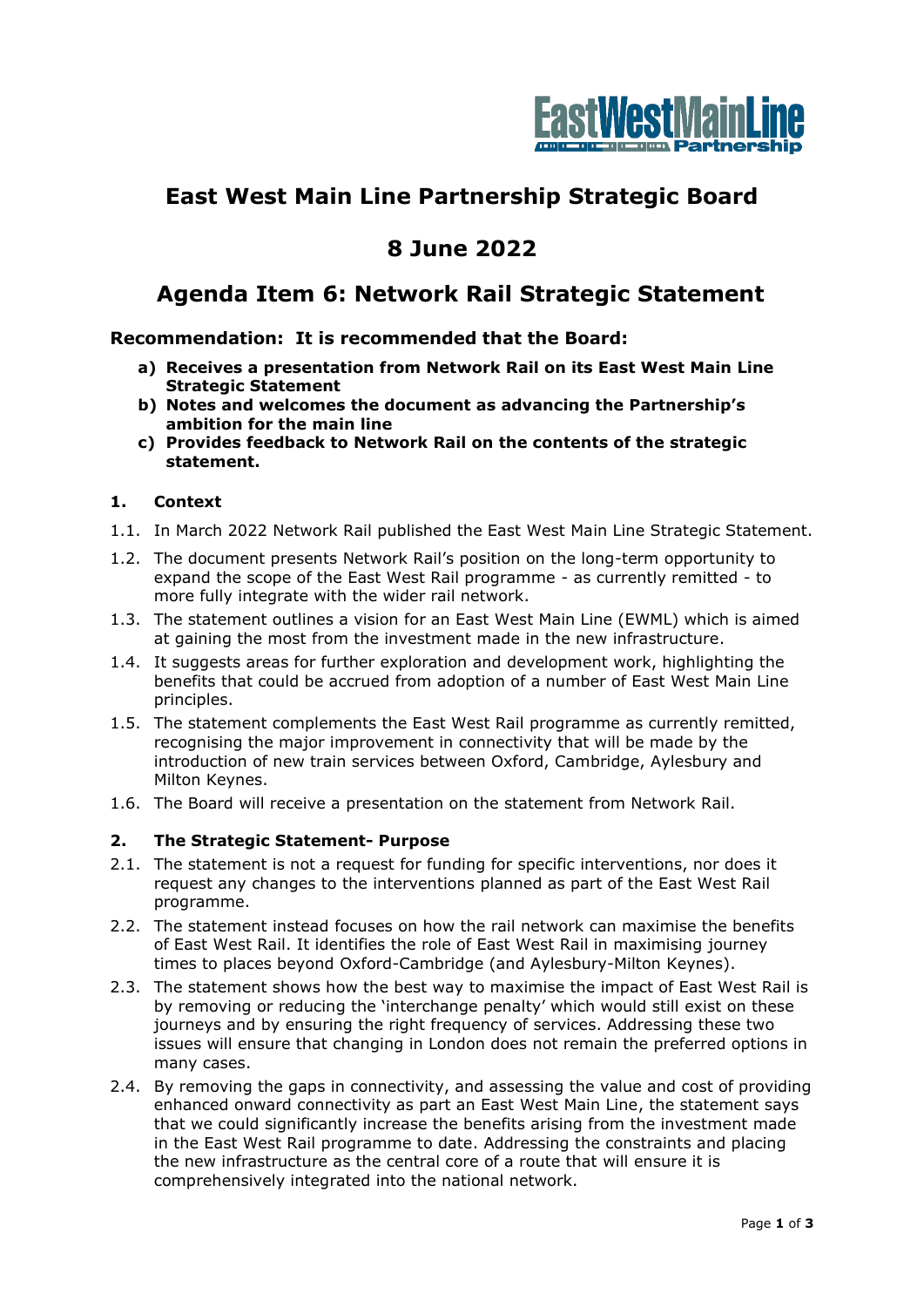- 2.5. The statement says 'these additions could be incorporated in to a wider programme as one overarching improvement, or could be instigated in an incremental manner; the important element is that investigation into the possible provision of changed infrastructure is done now so that where appropriate, nothing is done now that precludes options remaining open in the future'.
- 2.6. The document says the East West Main Line could be oriented around 'core' stopping services which serve all stations between Oxford, High Wycombe, Aylesbury, Milton Keynes and Cambridge, and fast services which operate using the infrastructure as a core section between Bristol, Southampton and Cardiff, and Northampton, Peterborough, Norwich and Ipswich, with Milton Keynes acting as a hub for both stopping and fast services.
- 2.7. A secondary raft of extended services between Oxford and Aylesbury, and Northampton and Luton could be explored to improve connectivity between those key hubs and, in the case of the latter, Luton Airport.
- 2.8. A further section of the report details Network Rail's position on the interfacing areas which would be required to realise the East West Main Line. For example, this confirms the importance of capacity at Ely and Haughley junctions to extending the line east of Cambridge; and of enhancements at Oxford and Didcot to extend the line west towards Swindon, Bristol and South Wales.



#### **3. For consideration**

- 3.1. The document broadly aligns with the Partnership's strategic vision and is therefore welcomed as a valuable contribution to advancing the case for an East West Main Line from Norfolk and Suffolk to South Wales and Southampton.
- 3.2. Similarly, the principles outlined in the report also align well with the Partnership's objectives and six areas of interest. These include:
	- Extending passenger services beyond that of the current East West Rail scheme (ie, beyond Oxford and Cambridge, and Aylesbury and Milton Keynes)